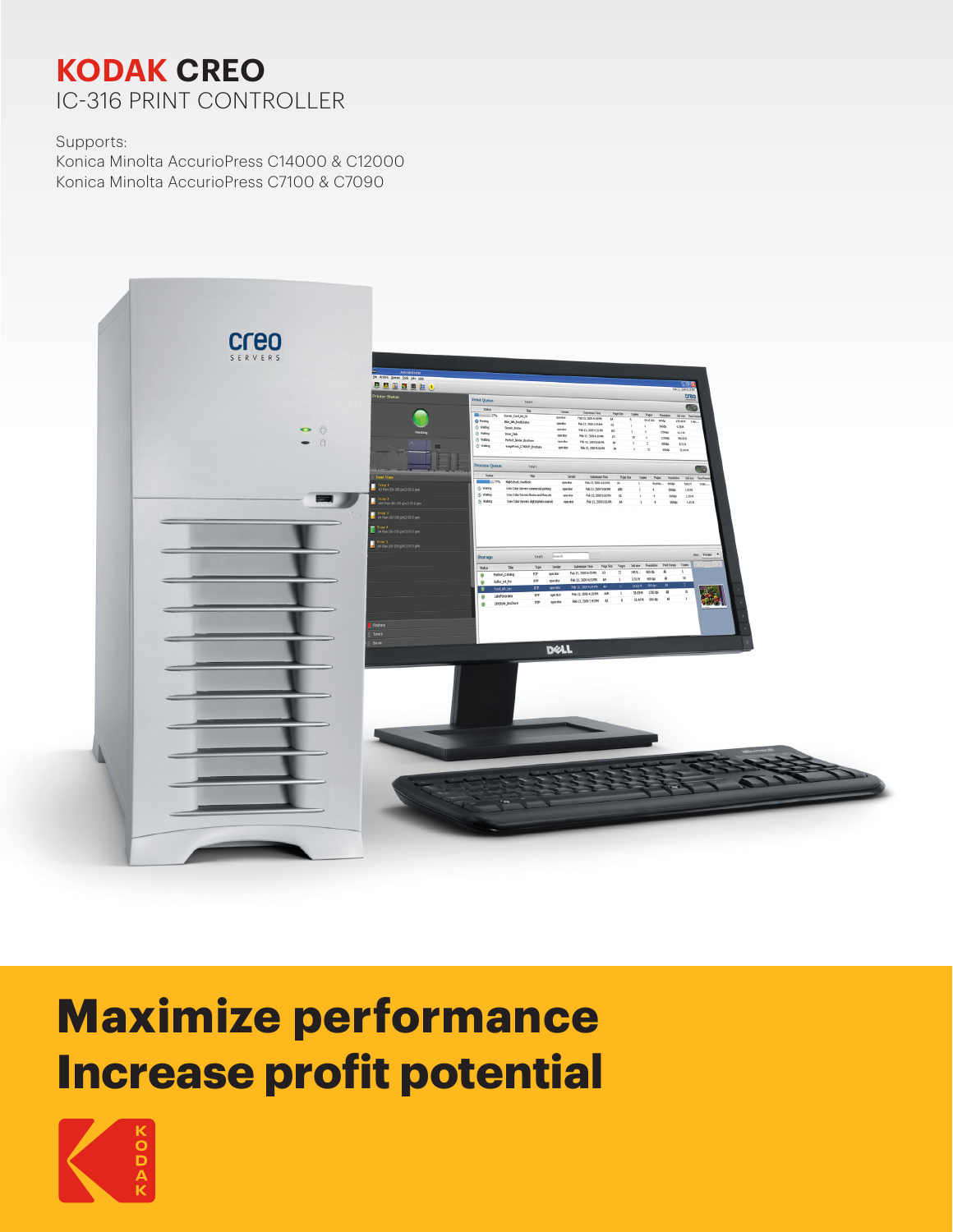## **Maximize performance and color quality in digital and blended print environments**

KODAK CREO IC-316 Print Controller together with Konica Minolta AccuiroPress production printing presses, offers unparalleled productivity through performance and automation. Based on the industry leading CREO Server technology with advanced software and hardware, the IC-316 enables customers to achieve outstanding results. Creo's legendary color control is intuitive, yet powerful, providing consistent and accurate offset-quality output. With extremely fast processing speeds, variable data printing capabilities and built-in connectivity to third party applications, you will experience unprecedented RIP performance, color consistency, and short turnaround times all which are vital for production print environments. With these capabilities the IC-316 streamlines operations, boosts quality levels and increases profitability.

#### **Exceptional Performance**

The IC-316 is based on Creo's most advanced high-speed software and hardware architecture, providing unprecedented RIP performance. Parallel processing can be applied to single or multiple jobs which greatly increases throughput and productivity. Concurrent spooling and processing on the same job enables printing to begin even before the entire job is imported into the system. Files are now analyzed before processing which leads to optimal parallel processing.

#### **Variable Data Printing**

CREO IC-316 Print Controller has unique VDP performance and capabilities utilizing both software and hardware. The processed re-usable VDP elements are stored on the controller and pages are built at print time for fast printing. The exact same workflow and job settings are used for both VDP and static jobs. VDP jobs can be imposed on the-fly, previewed, archived and color managed. The IC-316 supports industry leading formats such as: PDF/VT, PPML and VPS, enabling you to create a variety of personalized documents such as brochures, flyers and magazines.

#### **High Productivity**

CREO IC-316 Controller offers features that enhance productivity and boost profitability. It provides an intuitive and simple user interface that enables operators to quickly and efficiently process and print more jobs. Files can be batched into a single run and job instructions can be set at page level, including subset finishing. Using the Creo remote desktop software, you can easily program jobs, manage color, apply imposition and printer finishing settings, all from your local PC or Mac workstations. The unique post-RIP technology enables for late changes without re-RIPing the job

#### **Workflow Connectivity**

The IC-316's open connectivity and full JDF compliance, enables seamless integration with third-party workflow solutions such as KODAK PRINERGY Workflow. This allows efficient and unified management of both digital and offset print devices, with increased automation, reduced costs and fewer errors.

#### **Effective and Advanced Solution for Transaction Printing**

CREO IC-316 Print Controller has built-in technology to support any IS/3 compliant IPDS/ AFP production output data stream. The IC-316 optional Trans Pack provides full bi-directional IPDS communication capability for applications requiring native IPDS processing as well as AFP files consumption. The IC-316 provides dual working modes: IPDS mode for real-time Intelligent Printer Data Stream printing and commercial mode for static print jobs.



Konica Minolta AccurioPress C14000, C12000

Konica Minolta AccurioPress C7100, C7090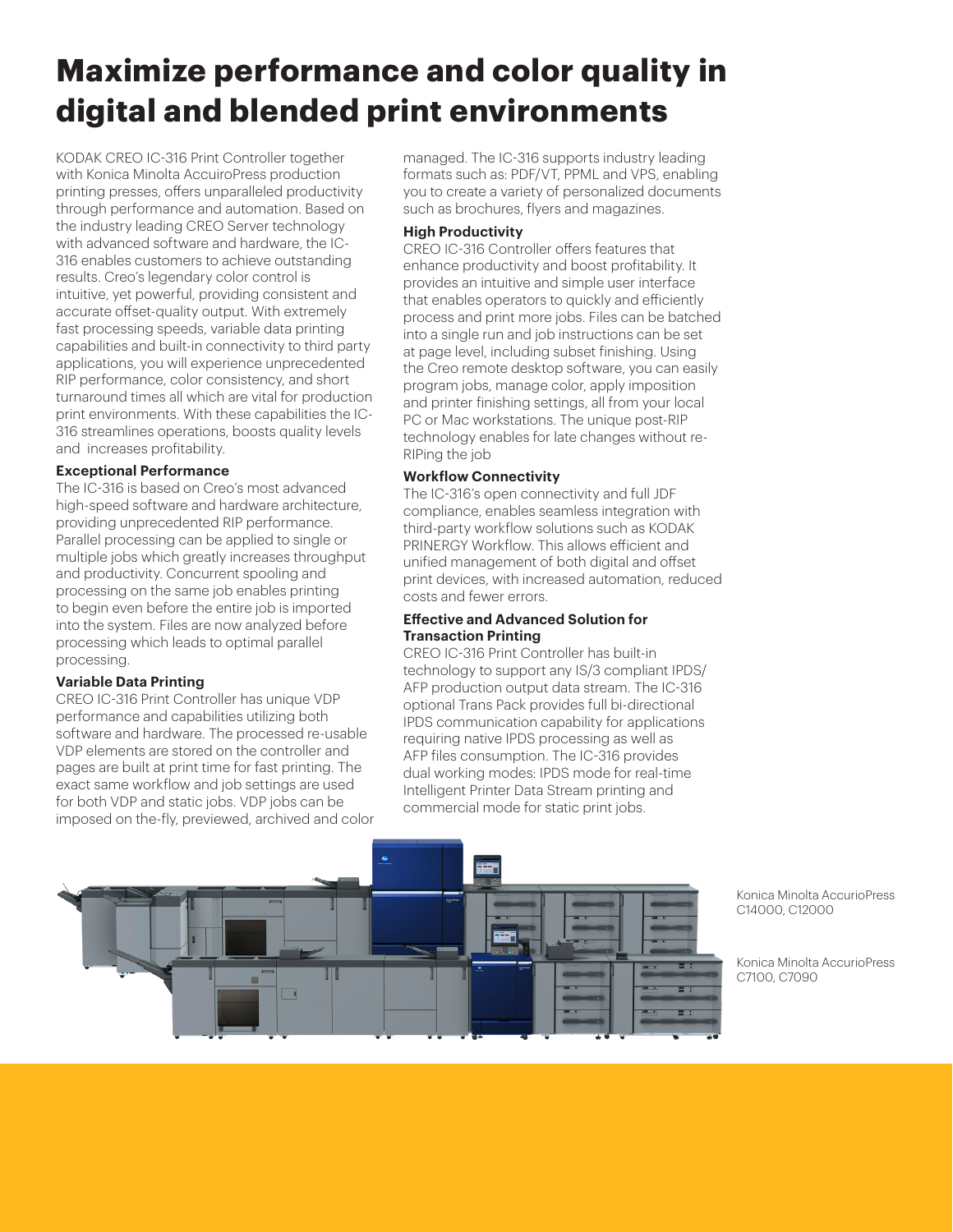### **IC-316 New Functionality**

#### **Enhanced Auto image inspection**

CREO IC-316 Controller supports, via job ticket printing, several auto image inspection features that are now newly available in the Konica Minolta printer.

- Ability to assign a reference job ID to any imported job
- Define the level of inspection—from loose to strict
- Set the reference job data for deletion after a successful production

#### **New TU-510 Trimmer unit support**

The Creo job ticket enables you to assign trimming parameters profiles defined by Konica Minolta's new TU-510 advanced trimmer. Apply these parameters to cover and body sheets allowing for slitting and trimming jobs requiring full bleed finishing.

#### **Calibration method selection**

In addition to the supported multiple calibration and profiling work flows, the IC-316 now enables you to define Linear or G7 calibration as the default calibration method. Print Quality Validation function can use either Fogra or Idealliance industry standards.

## **IC-316 Optional Packs**

#### **Fast pack**

The Fast Pack provides additional processing power enhancing the CREO IC-316 Controller's productivity:

- Automatically optimizes simultaneous processing of a job's pages and between multiple jobs
- Adds additional RIP power using a total of (4) RIP nodes
- Enables process queue batching capabilities
- Option to print based on the original job order instead of the order in which the jobs complete their processing

#### **Match pack**

Extends the feature set of the IC-316 with an emphasis on the capabilities requested by graphic arts and commercial print providers.

This pack includes the following features:

- Kodak perfect touch algorithms (KPT)
- Import device link profiles
- Color picker
- Predefined color sets
- Print color set samples
- Spot color variations
- Export for proof
- Edit spot color per media type

#### **Scheduler for Accounting log Exporting**

Ability to define a schedule to automatically export the accounting log at predefined times, starting from a predefined date. You can also define the location in which you want the log file saved.

#### **Duplo layouting**

The IC-316 enables you to select Duplo layouting when using the Cut and Stack imposition method. Selecting this option changes the order in which the pages are imposed on the sheet so it will best fit upstream trimming with Duplo finishers.

#### **Newly and Enhanced Calibration Devices Support**

The IC-316 provides enhanced automatic calibration functionality for high color consistency and registration accuracy using the inline IQ-501 Image Quality Optimizer.

In addition to the other standalone calibration devices, Konica Minolta MYIRO-1 spectrophotometer is also supported.

#### **Action pack**

The Action Pack extends the feature set of the IC-316 with an emphasis on the capabilities requested by graphic arts and commercial print providers. This pack includes the following features:

- Progressive Printing
- Enfocus PitStop Edit
- Enhanced Imposition Template builder
- Dynamic page exceptions (SPD) and Exception Mapping Rules
- Folded Signatures
- Mark Sets
- Reusable Elements Management (enhanced)

#### **Trans pack**

The Trans Pack provides a complete solution for Transactional and Transpromo printing using the Intelligent Printer Data Stream (IPDS) workflow, including bidirectional communication with an IPDS host as well as to print AFP files directly.

The optional Trans Pack adds the following capabilities to the IC-316:

- Fully secured bi-directional communication (counters, statuses, recovery, etc.) between printer and IPDS host
- Ability to consume AFP file format directly
- Support PDF/EPS object containers
- CMOCA support + full color management for AFP/IPDS
- IPDS IS3 compliance